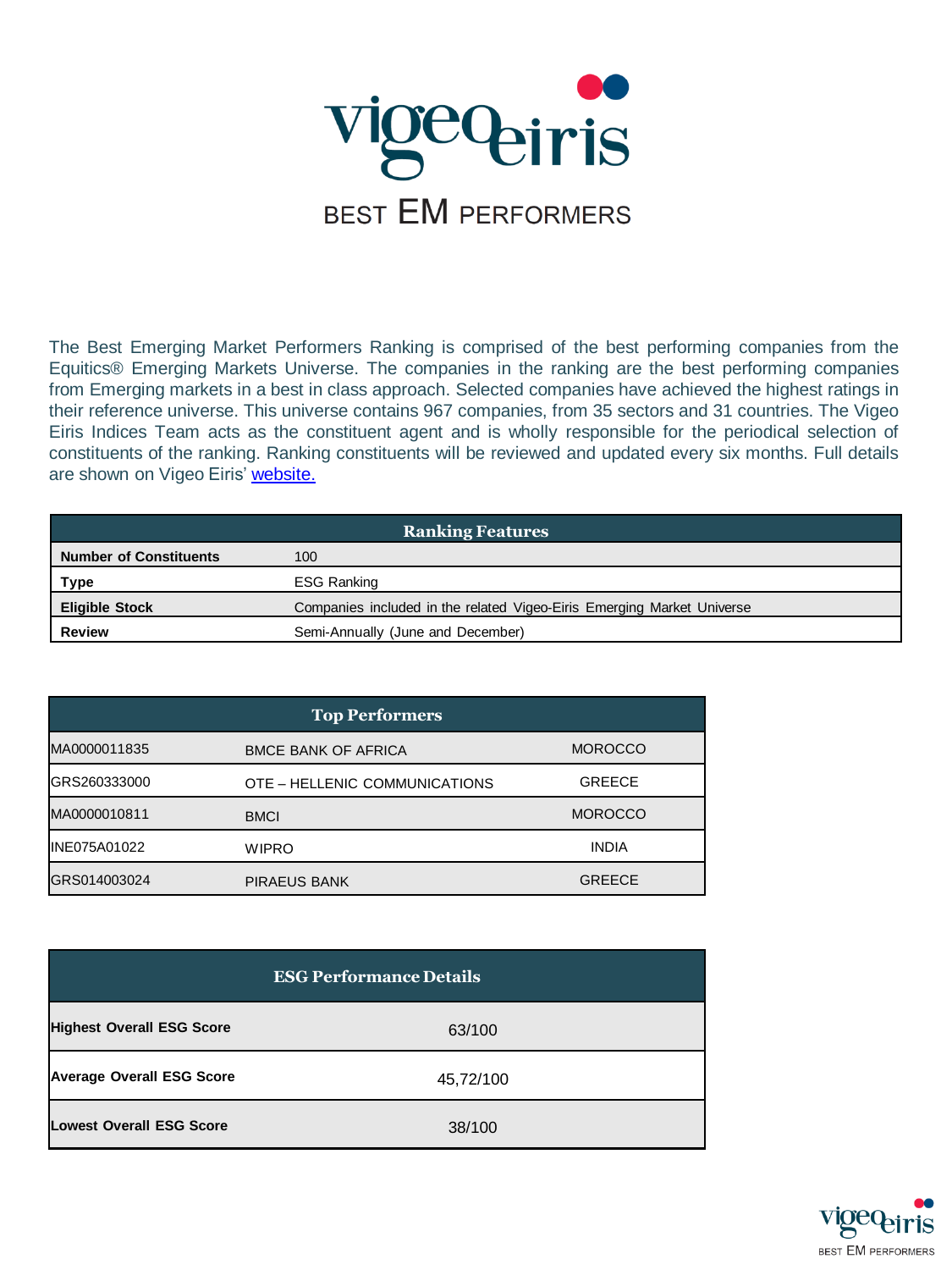| <b>Best EM Performers Ranking Constituents - December 2019</b> |                                                       |                |                                     |
|----------------------------------------------------------------|-------------------------------------------------------|----------------|-------------------------------------|
| <b>ISIN</b>                                                    | <b>ISSUER</b>                                         | <b>COUNTRY</b> | <b>SECTOR</b>                       |
| INE012A01025                                                   | <b>ACC</b>                                            | India          | <b>Building Materials</b>           |
| TH0268010Z03                                                   | Advanced Info Service                                 | Thailand       | Telecommunications                  |
| GRS015003007                                                   | Alpha Bank                                            | Greece         | Retail & Specialised Banks          |
| ZAE000013181                                                   | Anglo American Platinum                               | South Africa   | Mining & Metals                     |
| TW0003711008                                                   | ASE Technology Holding Co., Ltd.                      | Taiwan         | Technology-Hardware                 |
| TW0002409000                                                   | <b>AU Optronics</b>                                   | Taiwan         | Technology-Hardware                 |
| BRBBDCACNOR1 Banco Bradesco                                    |                                                       | <b>Brazil</b>  | <b>Diversified Banks</b>            |
|                                                                | BRSANBCDAM13 Banco Santander Brasil                   | <b>Brazil</b>  | Retail & Specialised Banks          |
| CLP1506A1070                                                   | <b>Banco Santander Chile</b>                          | Chile          | Retail & Specialised Banks          |
| COB07PA00078                                                   | <b>BanColombia</b>                                    | Colombia       | Retail & Specialised Banks          |
| IL0006625771                                                   | <b>Bank Hapoalim</b>                                  | Israel         | Retail & Specialised Banks          |
| TH0148A10Z06                                                   | Banpu                                                 | Thailand       | Mining & Metals                     |
| MA0000011884                                                   | <b>Banque Centrale Populaire</b>                      | Morocco        | Retail & Specialised Banks          |
| MA0000011835                                                   | <b>BMCE</b>                                           | Morocco        | Retail & Specialised Banks          |
| MA0000010811                                                   | <b>BMCI</b>                                           | Morocco        | Retail & Specialised Banks          |
| BRBRKMACNPA4 Braskem                                           |                                                       | Brazil         | Chemicals                           |
| TW0002882008                                                   | Cathay Financial Holding                              | Taiwan         | Insurance                           |
| COT60PA00038                                                   | Celsia                                                | Colombia       | Electric & Gas Utilities            |
| COD38PA00053                                                   | Cementos Argos                                        | Colombia       | <b>Building Materials</b>           |
| MXP225611567                                                   | <b>CEMEX</b>                                          | Mexico         | <b>Building Materials</b>           |
| <b>BRCMIGACNPR3</b>                                            | CEMIG - Compania Energetica de<br><b>Minas Gerais</b> | <b>Brazil</b>  | Electric & Gas Utilities            |
| TH0481B10Z00                                                   | Central Pattana                                       | Thailand       | Financial Services - Real Estate    |
| TH0101A10Z01                                                   | Charoen Pokphand Foods                                | Thailand       | Food                                |
| TW0002610003                                                   | China Airlines                                        | Taiwan         | Travel & Tourism                    |
| HK0941009539                                                   | China Mobile                                          | China          | Telecommunications                  |
| TW0002412004                                                   | Chunghwa Telecom                                      | Taiwan         | Telecommunications                  |
| <b>BRCIELACNOR3</b>                                            | Cielo                                                 | <b>Brazil</b>  | Financial Services - General        |
| TRECOLA00011                                                   | Coca-Cola Icecek                                      | Turkey         | Beverage                            |
| TW0002324001                                                   | <b>Compal Electronics</b>                             | Taiwan         | Technology-Hardware                 |
| TW0002891009                                                   | <b>CTBC Financial Holding</b>                         | Taiwan         | Retail & Specialised Banks          |
| TW0002308004                                                   | <b>Delta Electronics</b>                              | Taiwan         | Electric Components & Equipment     |
| COC04PA00016                                                   | Ecopetrol                                             | Colombia       | Energy                              |
|                                                                | BRENBRACNOR2 EDP-Energias do Brasil                   | <b>Brazil</b>  | <b>Electric &amp; Gas Utilities</b> |

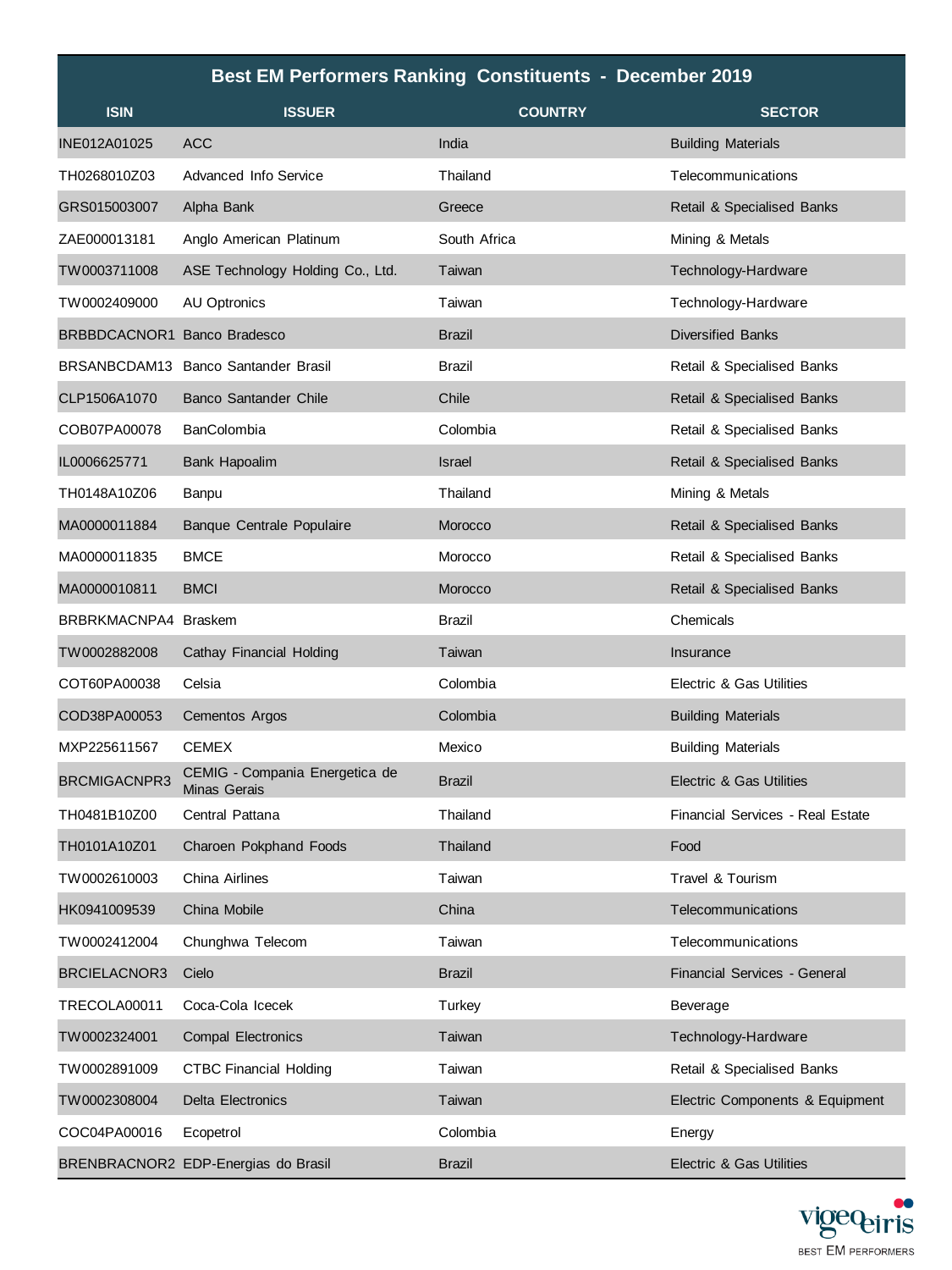| <b>Best EM Performers Ranking Constituents - December 2019</b> |                                           |               |                                     |
|----------------------------------------------------------------|-------------------------------------------|---------------|-------------------------------------|
| <b>ISIN</b>                                                    | <b>ISSUER</b>                             | <b>SECTOR</b> | <b>COUNTRY</b>                      |
| CLP3697S1034                                                   | Embotelladora Andina                      | Chile         | <b>Beverage</b>                     |
| CLP371151059                                                   | Empresa Nacional de<br>Telecomunicaciones | Chile         | Telecommunications                  |
| CLP371861061                                                   | <b>Enel Americas</b>                      | Chile         | <b>Electric &amp; Gas Utilities</b> |
| CL0002266774                                                   | Enel Chile                                | Chile         | Electric & Gas Utilities            |
| PEP701011004                                                   | <b>Enel Distribucion Peru</b>             | Peru          | Electric & Gas Utilities            |
| CLP3710M1090                                                   | <b>Enel Generacion Chile</b>              | Chile         | Electric & Gas Utilities            |
| BRTBLEACNOR2                                                   | Engie Brasil Energia                      | <b>Brazil</b> | Electric & Gas Utilities            |
| ZAE000084992                                                   | <b>Exxaro Resources</b>                   | South Africa  | Mining & Metals                     |
| TW0004904008                                                   | Far EasTone Telecommunications            | Taiwan        | Telecommunications                  |
| PEP736001004                                                   | Ferreycorp                                | Peru          | Industrial Goods & Services         |
| BRFIBRACNOR9                                                   | Fibria                                    | <b>Brazil</b> | Forest Products & Paper             |
| TW0002892007                                                   | <b>First Financial Holdings</b>           | Taiwan        | Retail & Specialised Banks          |
| TW0002881000                                                   | <b>Fubon Financial Holdings</b>           | Taiwan        | Financial Services - General        |
| ZAE000018123                                                   | Gold Fields                               | South Africa  | Mining & Metals                     |
| COT13PA00086                                                   | Grupo de Inversiones Suramericana         | Colombia      | <b>Financial Services - General</b> |
| MXP370711014                                                   | Grupo Financiero Banorte                  | Mexico        | Retail & Specialised Banks          |
| COT04PA00028                                                   | Grupo Nutresa SA                          | Colombia      | Food                                |
| ZAE000083648                                                   | Impala Platinum Holdings                  | South Africa  | Mining & Metals                     |
| ZAE000067211                                                   | <b>Imperial Logistics</b>                 | South Africa  | Transport & Logistics               |
| TH1027010004                                                   | Indorama Ventures                         | Thailand      | Chemicals                           |
| INE009A01021                                                   | Infosys                                   | India         | Software & IT Services              |
| BRITUBACNPR1                                                   | Itau Unibanco Holdings                    | Brazil        | <b>Diversified Banks</b>            |
| MA0000011488                                                   | Itissalat Al-Maghrib                      | Morocco       | Telecommunications                  |
| MXP606941179                                                   | Kimberly-Clark de Mexico                  | Mexico        | Luxury Goods & Cosmetics            |
| CL0000000423                                                   | <b>LATAM Airlines Group</b>               | Chile         | Travel & Tourism                    |
| KR7051910008                                                   | LG Chem                                   | South Korea   | Chemicals                           |
| KR7034220004                                                   | <b>LG Display</b>                         | South Korea   | Technology-Hardware                 |
| TW0002301009                                                   | Lite-On Technology                        | Taiwan        | Technology-Hardware                 |
| MA0000011439                                                   | Lydec                                     | Morocco       | Electric & Gas Utilities            |
| MA0000011058                                                   | Managem                                   | Morocco       | Mining & Metals                     |
| IL0006954379                                                   | Mizrahi Tefahot Bank                      | <b>Israel</b> | Retail & Specialised Banks          |
| HU0000153937                                                   | MOL Hungarian Oil Gas                     | Hungary       | Energy                              |
| GRS003003035                                                   | National Bank of Greece                   | Greece        | Retail & Specialised Banks          |

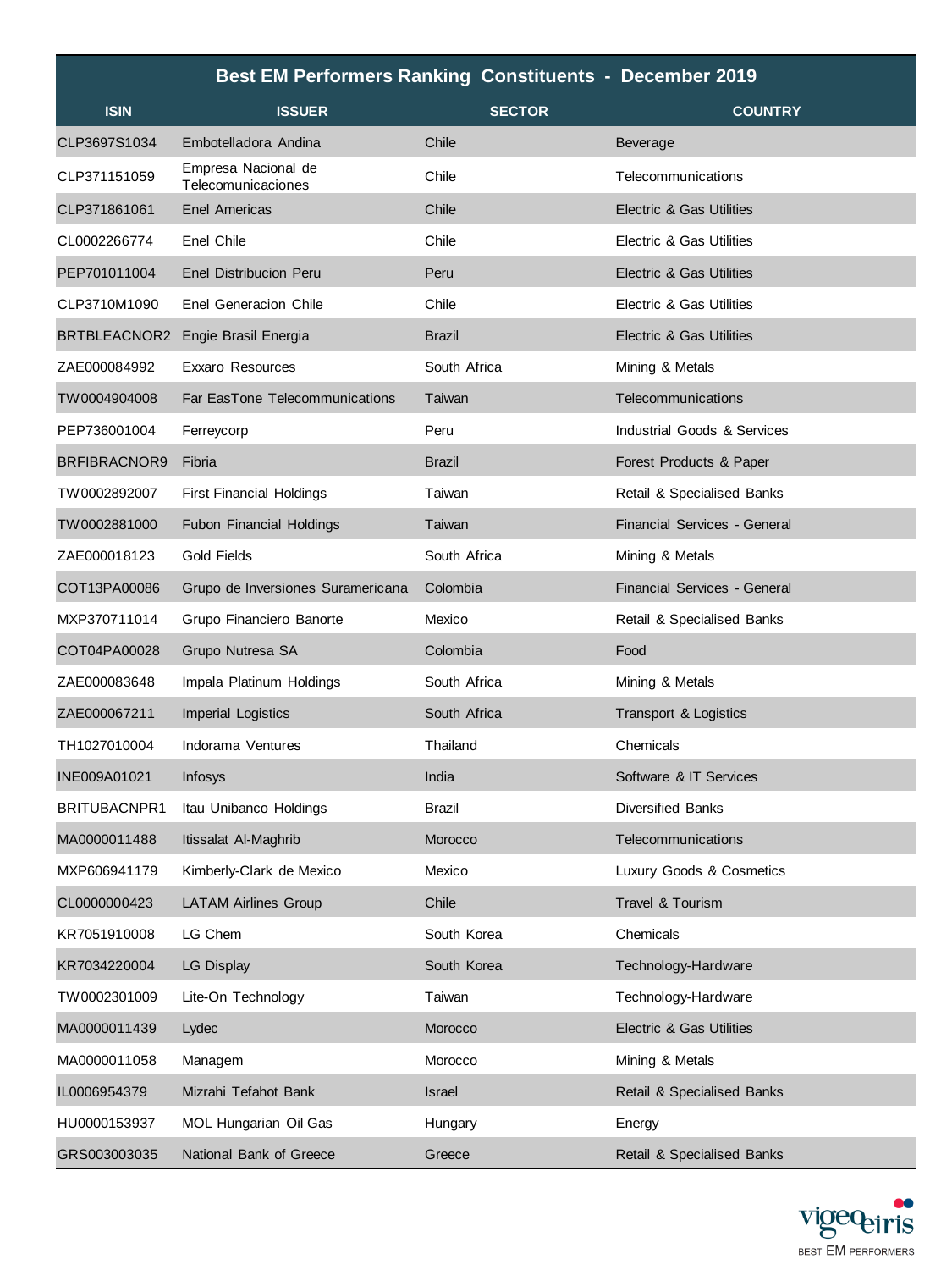|                                   | <b>Best EM Performers Ranking Constituents - December 2019</b> |               |                                   |
|-----------------------------------|----------------------------------------------------------------|---------------|-----------------------------------|
| <b>ISIN</b>                       | <b>ISSUER</b>                                                  | <b>SECTOR</b> | <b>COUNTRY</b>                    |
|                                   | <b>BRNATUACNOR6 Natura Cosmeticos</b>                          | <b>Brazil</b> | Luxury Goods & Cosmetics          |
| ZAE000004875                      | Nedbank Group                                                  | South Africa  | Retail & Specialised Banks        |
| ZAE000011953                      | Netcare                                                        | South Africa  | Health Care Equipment & Services  |
| GRS260333000                      | OTE - Hellenic Telecommunications                              | Greece        | Telecommunications                |
| CNE1000003W8                      | PetroChina                                                     | China         | Energy                            |
| GRS014003024                      | Piraeus Bank                                                   | Greece        | Retail & Specialised Banks        |
| INE002A01018                      | <b>Reliance Industries</b>                                     | India         | Energy                            |
| RU000A0J2Q06                      | Rosneft Oil                                                    | Russia        | Energy                            |
| KR7000810002                      | Samsung Fire & Marine Insurance                                | South Korea   | Insurance                         |
| ZAE000006284                      | Sappi                                                          | South Africa  | Forest Products & Paper           |
| ZAE000006896                      | Sasol                                                          | South Africa  | Energy                            |
| KR7055550008                      | Shinhan Financial Group                                        | South Korea   | Retail & Specialised Banks        |
| INE070A01015                      | <b>Shree Cement</b>                                            | India         | <b>Building Materials</b>         |
| KR7000660001                      | SK hynix                                                       | South Korea   | Technology-Hardware               |
| KR7017670001                      | <b>SK Telecom</b>                                              | South Korea   | Telecommunications                |
| MA0000010068                      | SMI                                                            | Morocco       | Mining & Metals                   |
| KR7010950004                      | S-Oil Corporation                                              | South Korea   | Energy                            |
| TW0002887007                      | <b>Taishin Financial Holdings</b>                              | Taiwan        | Retail & Specialised Banks        |
| TW0003045001                      | Taiwan Mobile                                                  | Taiwan        | Telecommunications                |
| TW0002330008                      | Taiwan Semiconductor Manufacturing                             | Taiwan        | Technology-Hardware               |
| RU0009033591                      | Tatneft                                                        | Russia        | Energy                            |
| <b>BRVIVTACNPR7</b>               | Telefonica Brasil                                              | Brazil        | Telecommunications                |
| ZAE000071080                      | <b>Tiger Brands</b>                                            | South Africa  | Food                              |
| BRTIMPACNOR1 TIM Participacoes    |                                                                | Brazil        | Telecommunications                |
| GRS074083007                      | <b>Titan Cement</b>                                            | Greece        | <b>Building Materials</b>         |
| TH0375010Z06                      | <b>True Corporation</b>                                        | Thailand      | Telecommunications                |
| TRATUPRS91E8                      | Tupras                                                         | Turkey        | Energy                            |
| TRAGARAN91N1                      | Turkiye Garanti Bankasi                                        | Turkey        | Retail & Specialised Banks        |
| TREULKR00015                      | Ulker Biskuvi Sanayi                                           | <b>Turkey</b> | Food                              |
| ID1000095706                      | Unilever Indonesia                                             | Indonesia     | Luxury Goods & Cosmetics          |
| JE00B5BCW814                      | United Company Rusal                                           | Russia        | Mining & Metals                   |
| TW0002303005                      | United Microelectronics                                        | Taiwan        | Technology-Hardware               |
| <b>BRWEGEACNOR</b><br>$\mathbf 0$ | WEG                                                            | <b>Brazil</b> | Mechanical Components & Equipment |
| INE075A01022                      | Wipro                                                          | India         | Software & IT Services            |